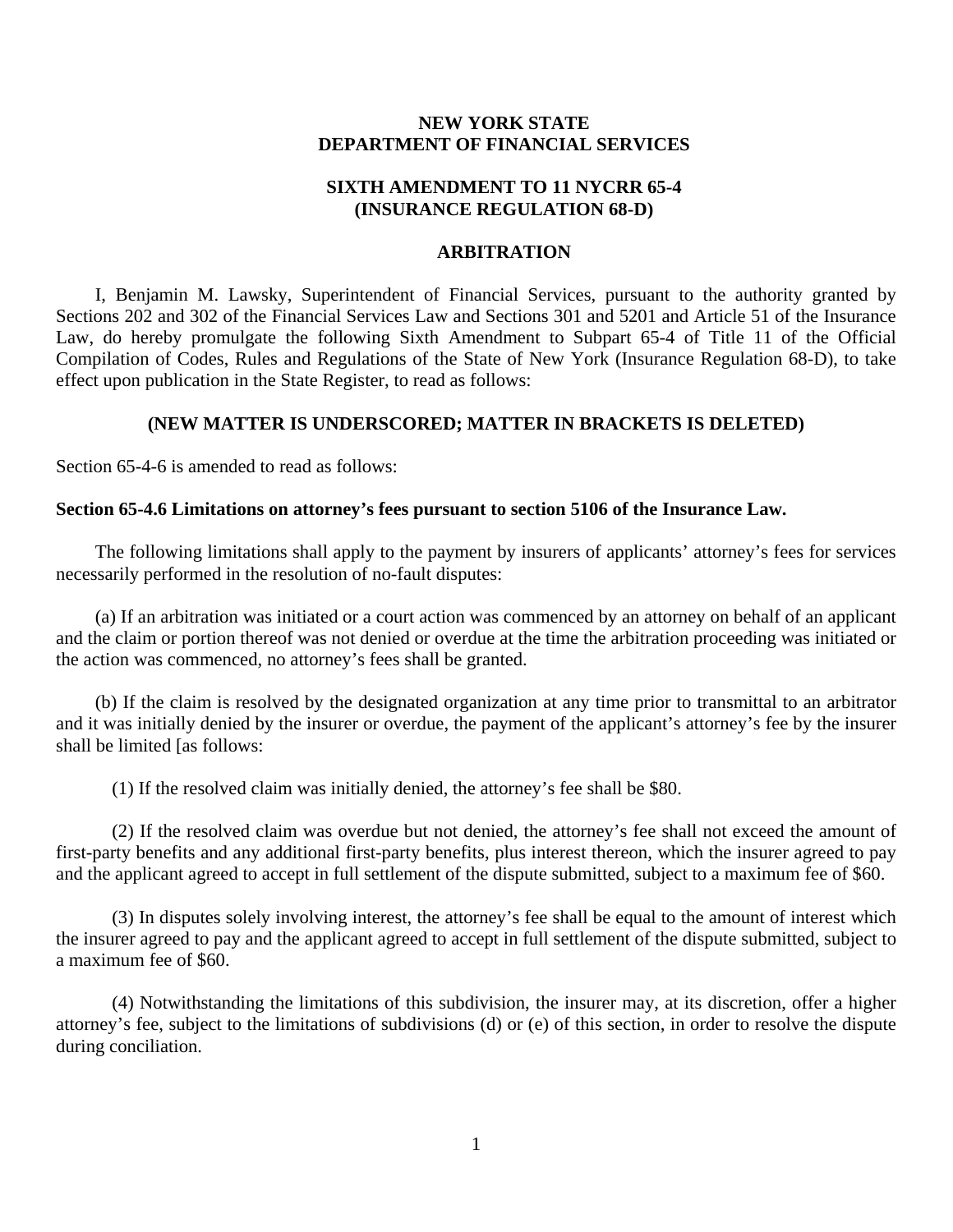(c) Except as provided in subdivisions (a) and (b) of this section, the minimum attorney's fee payable pursuant to this subpart shall be \$60.] to 20 percent of the total amount of first-party benefits and any additional first-party benefits, plus interest thereon, for each applicant with whom the respective parties have agreed and resolved disputes, subject to a maximum fee of \$1,360.

[(d)] (c) For disputes subject to arbitration [by the No-Fault Arbitration forum] or court proceedings, where one of the issues involves a policy issue as enumerated on the prescribed denial of claim form (NYS form NF-10), subject to [the provisions of subdivisions (a) and (c) of] this section, the attorney's fee for the arbitration or litigation of all issues shall be limited [as follows:] [(1) for preparatory services relating to the arbitration forum or court, the attorney shall be entitled to receive] to a fee of up to \$70 per hour, subject to a maximum fee of \$1,400.[; and

(2) in] In addition, an attorney shall be entitled to receive a fee of up to \$80 per hour for each personal appearance before the arbitration forum or court.

[(e)] (d) For all other disputes subject to arbitration or court proceedings, subject to the provisions of [subdivisions] subdivision (a) [and (c)] of this section, the attorney's fee shall be limited as follows: 20 percent of the total amount of first-party benefits and any additional first-party benefits, plus interest thereon, for each applicant per arbitration or court proceeding [awarded by the arbitrator or court], subject to a maximum fee of [\$850] \$1,360. If the nature of the dispute results in an attorney's fee [which] that could be computed in accordance with the limitations prescribed in both subdivision (c) and this subdivision, the higher attorney's fee shall be payable. [However, if the insurer made a written offer pursuant to section 65-4.2(b)(4) of this Subpart and if such offer equals or exceeds the amount awarded by the arbitrator, the attorney's fee shall be based upon the provisions of subdivision (b) of this section.

(f)] (e) Notwithstanding the limitations [listed] specified in this section, if the arbitrator or a court determines that the issues in dispute were of such a novel or unique nature as to require extraordinary skills or services, the arbitrator or court may award an attorney's fee in excess of the limitations set forth in this section. An excess fee award shall detail the specific novel or unique nature of the dispute [which] that justifies the award. An excess award of an attorney's fee by an arbitrator shall be appealable to a master arbitrator.

 $[(g)]$  (f) If a dispute involving an overdue or denied claim is resolved by the parties after it has been forwarded [by the Department of Financial Services or the] to the conciliation center [to] of the appropriate arbitration forum or after a court action has been commenced, the [claimant's] attorney for the applicant shall be entitled to a fee, which shall be computed in accordance with the limitations set forth in this section.

 $[(h)] (g)$  No attorney shall demand, request or receive from the insurer any payment of fees not permitted by this section.  $FNI$ 

[(i)] (h) Notwithstanding any other provision of this section and with respect to billings on and after the effective date of this regulation, if the charges by a health care provider, who is an applicant for benefits, exceed the limitations contained in the schedules established pursuant to section 5108 of the Insurance Law, no attorney's fee shall be payable by the insurer. This provision shall not be applicable to charges that involve interpretation of such schedules or inadvertent miscalculation or error.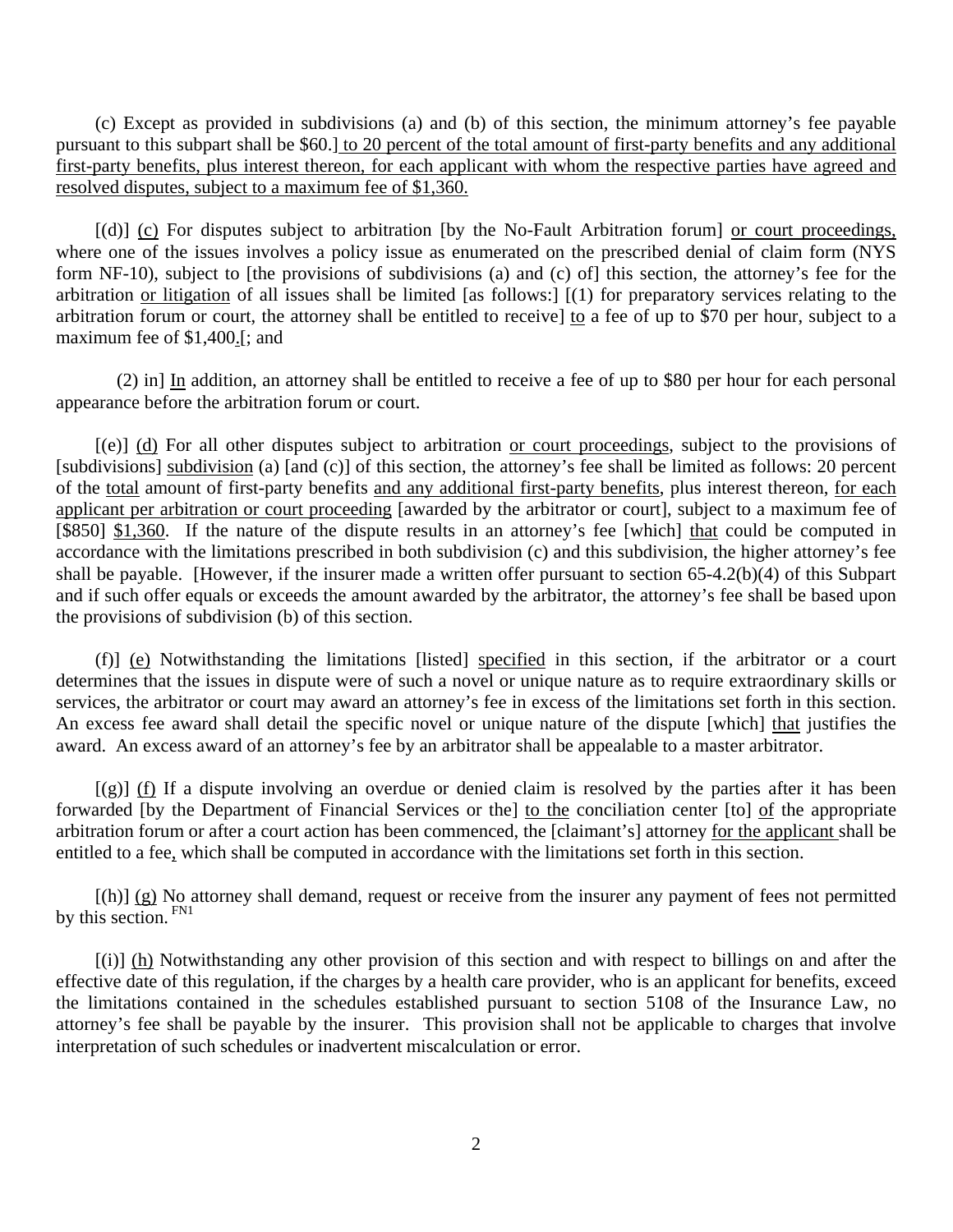(FN1) Attorneys should be aware of the Appellate Division Rules prohibiting fees in connection with the collection of first-party nofault benefits (22 NYCRR sections 603.7(e)(7), 691.20(e)(7), 806.13(f) and 1022.31(f)).